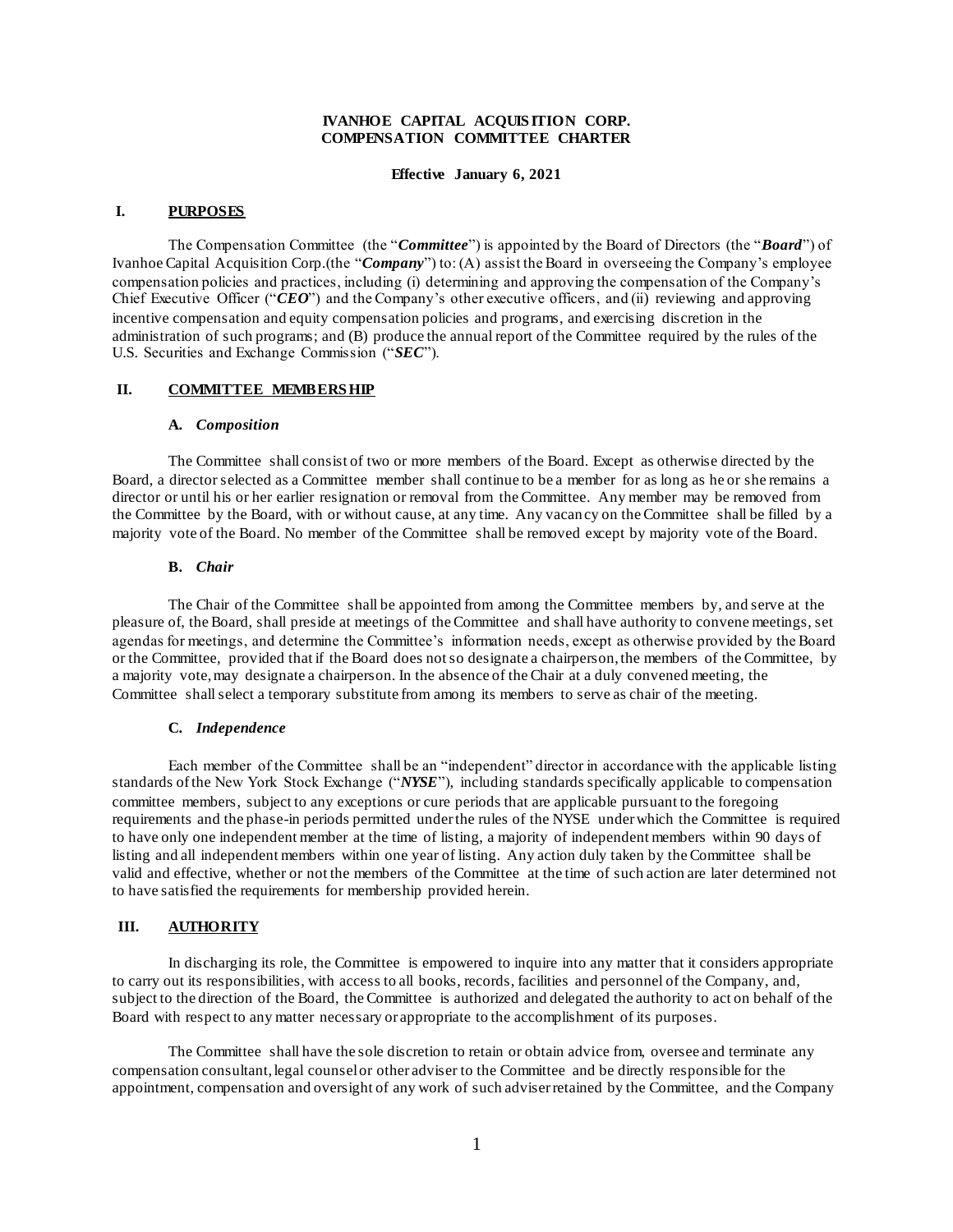will provide appropriate funding (as determined by the Committee) for the payment of reasonable compensation to any such adviser.

## **IV. COMMITTEE MEETINGS**

The Committee shall meet as often as necessary to carry out its responsibilities, which, following the Company's initial business combination, shall be at least quarterly.

The Committee shall establish its own schedule of meetings. The Committee may also act by unanimous written consent of its members.

Notice of meetings shall be given to all Committee members or may be waived, in the same manner as required for meetings of the Board. Meetings of the Committee may be held by means of conference telephone or other communications equipment by means of which all persons participating in the meeting can hear and speak with each other. A majority of the members of the Committee shall constitute a quorum for a meeting and the affirmative vote of a majority of members present at a meeting at which a quorum is present shall constitute the action of the Committee. The Committee shall otherwise establish its own rules of procedure.

### **V. DELEGATION**

The Committee, by resolution approved by a majority of the Committee, may form and delegate any of its responsibilities to a subcommittee so long as such subcommittee is solely comprised of one or more members of the Committee and such delegation is not otherwise inconsistent with law and applicable rules and regulations of the SEC and the NYSE.

In addition, the Committee may, by resolution approved by a majority of the Committee, delegate to management the administration of the Company's incentive compensation and equity -based compensation plans, to the extent permitted by law and as may be permitted by such plans and subject to such rules, policies and guidelines (including limits on the aggregate awards that may be made pursuant to such delegation) as the Committee shall approve, provided that, consistent with Section VI below, the Committee shall determine and approve the awards made under such plan to any executive officer and any other member of senior management as the Committee shall designate and shall at least annually review the awards made to such other members of senior management as the Committee shall designate.

# **VI. KEY RESPONSIBILITIES**

The following responsibilities are set forth as a guide for fulfilling the Committee's purposes in such manner as the Committee determines is appropriate:

- (a) establish and review the objectives of the Company's management compensation programs and its basic compensation policies;
- (b) review and approve corporate goals and objectives relevant to the compensation of the CEO and other executive officers, including annual and long-term performance goals and objectives;
- (c) review and approve, subject to such further action of the Board as the Board shall determine, any employment, compensation, benefit or severance agreement with any executive officer;
- (d) evaluate at least annually the performance of the CEO and other executive officers against corporate goals and objectives including the annual performance objectives and, based on this evaluation, determine and approve, subject to such further action of the Board as the Board shall determine, the compensation (including any awards under any equity-based compensation or non-equity-based incentive compensation plan of the Company and any material perquisites) for the executive officers based on this evaluation;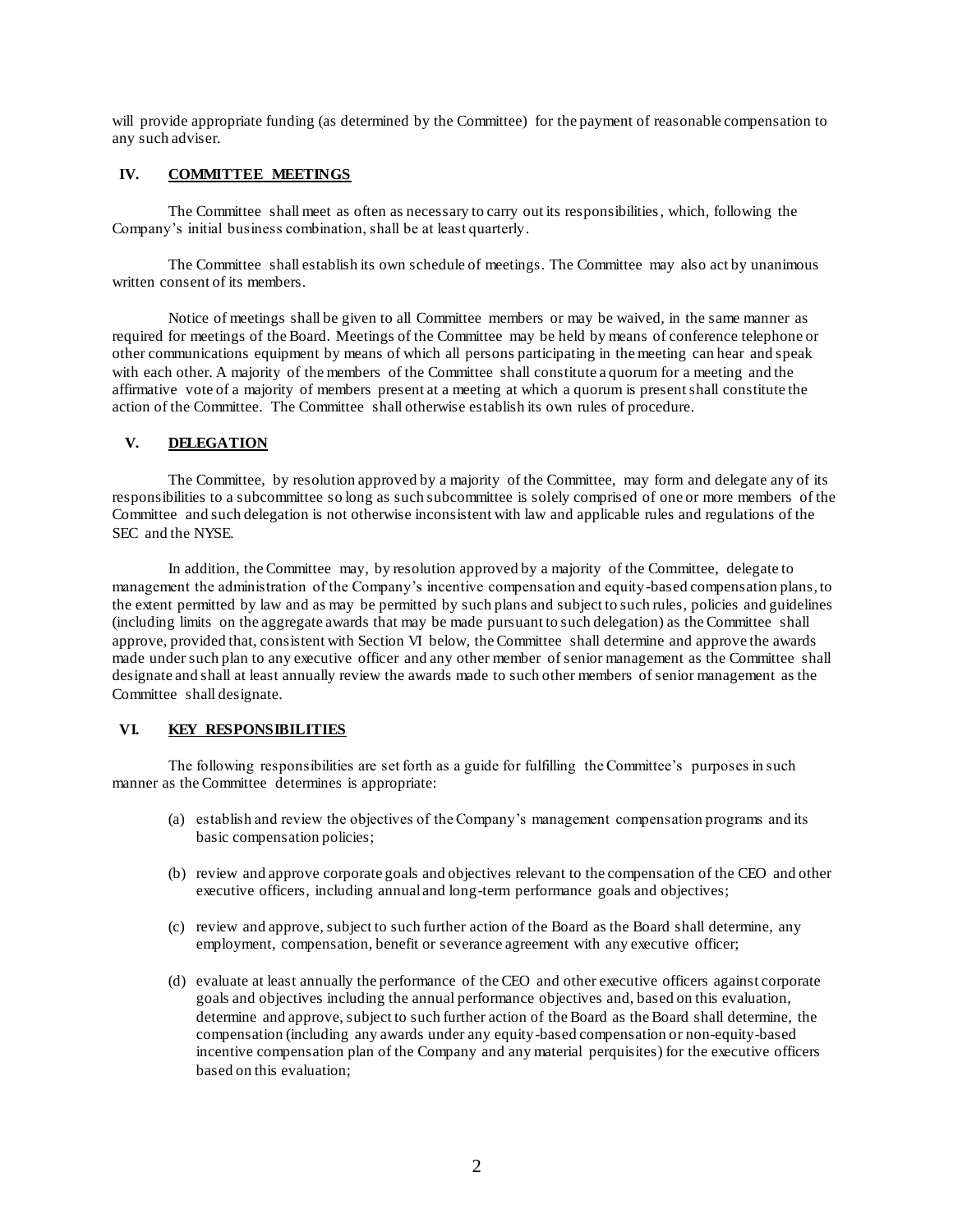- (e) determine and approve the compensation level (including any awards under any equity -based compensation or non-equity-based incentive compensation plan of the Company and any material perquisites) for other members of senior management of the Company as the Committee or the Board may from time to time determine to be appropriate;
- (f) review at least annually the compensation of other employees as the Committee determines to be appropriate (including any awards under any equity-based compensation or non-equity-based incentive compensation plan of the Company and any material perquisites);
- (g) review on a periodic basis the Company's management compensation programs, including any management incentive compensation plans as well as plans and policies pertaining to perquisites, to determine whether they are appropriate, properly coordinated and achieve their intended purpos e(s), and recommend to the Board any appropriate modifications or new plans, programs or policies;
- (h) review, approve and recommend to the Board the adoption of any equity-based compensation plan for employees of or consultants to the Company and any modification of any such plan;
- (i) administer the Company's equity-based compensation plans for employees of and consultants to the Company as provided by the terms of such plans, including authorizing all awards made pursuant to such plans;
- (j) review, approve and recommend to the Board the adoption of any non-equity-based incentive compensation plan for employees of or consultants to the Company and any material modification of any such plan and review at least annually the awards made pursuant to such plans;
- (k) review, approve and recommend to the Board the adoption of any employee retirement plan, and other material employee benefit plan, and any material modification of any such plan;
- (l) review at least annually (a) the Company's compensation policies and practices for executives, management employees and employees generally to assess whether such policies and practices could lead to excessive risk taking behavior and (b) the manner in which any risks arising out of the Company's compensation policies and practices are monitored and mitigated and adjustments necessary to address changes in the Company's risk profile;
- (m) with respect to any compensation consultant who has been engaged to make determinations or recommendations on the amount or form of executive or director compensation: (a) annually, or from time to time as the Committee deems appropriate, assess whether the work of any such compensation consultant (whether retained by the compensation committee or management) has raised any conflicts of interest; and (b) review the engagement and the nature of any additional services provided by such compensation consultant to the Committee or to management, as well as all remuneration provided to such consultant;
- (n) annually, or from time to time as the Committee deems appropriate and prior to retention of any advisers to the Committee, assess the independence of compensation consultants, legal and other advisers to the Committee, taking into consideration all relevant factors the Committee deems appropriate to such adviser's independence, including factors specified in the listing standards of the NYSE;
- (o) review and discuss with management the Compensation Discussion and Analysis disclosure requ ired by SEC regulations and determine whether to recommend to the Board, as part of a report of the Committee to the Board, that such disclosure be included in the Company's Annual Report on Form 10-K and any proxy statement for the election of directors; as part of this review, the Committee shall consider the results of the most recent stockholder advisory vote on executive compensation ("say-onpay" vote) required by Section 14A of the Exchange Act;